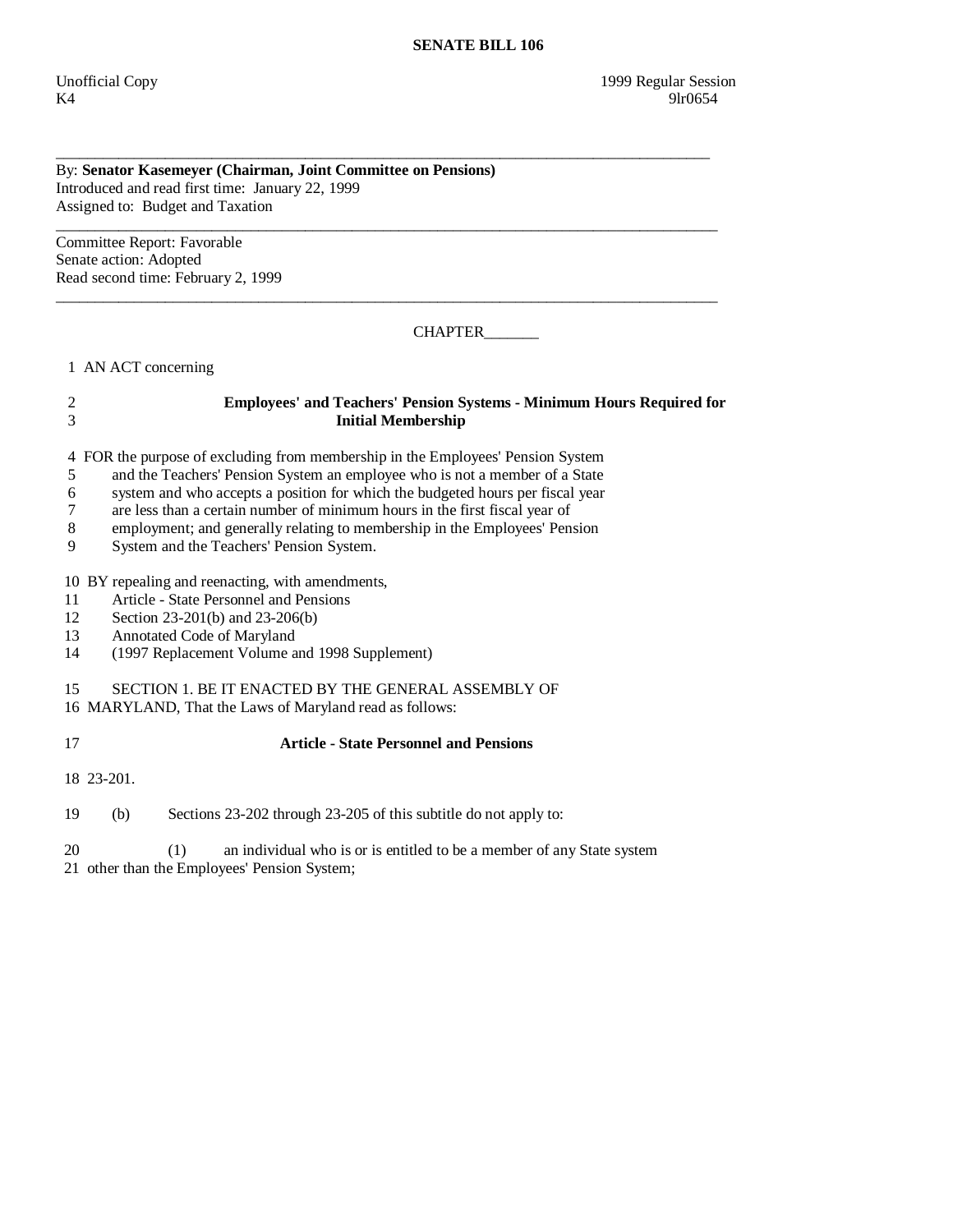# **2 SENATE BILL 106**

| 1              | (2)                                               | a contractual, emergency, or temporary extra employee;                                                                                                                                                                                                                                                                                                                                                                 |
|----------------|---------------------------------------------------|------------------------------------------------------------------------------------------------------------------------------------------------------------------------------------------------------------------------------------------------------------------------------------------------------------------------------------------------------------------------------------------------------------------------|
| $\overline{c}$ | (3)<br>3 employment program;                      | an individual who is employed under a federal public service                                                                                                                                                                                                                                                                                                                                                           |
| 4              | (4)                                               | an assessor who is a member of a retirement or pension system<br>5 operated by a political subdivision of the State;                                                                                                                                                                                                                                                                                                   |
| 6              | (5)                                               | an employee of a board of supervisors of elections who chose to stay in<br>7 a local merit system under Article 33, § 2-207 of the Code; [or]                                                                                                                                                                                                                                                                          |
| 8              | (6)<br>9 Community College who:                   | a nonclerical or nonprofessional employee of the Baltimore City                                                                                                                                                                                                                                                                                                                                                        |
| 10             | 11 during the 1989-1990 academic year;            | was an employee of the New Community College of Baltimore<br>(i)                                                                                                                                                                                                                                                                                                                                                       |
| 12             | 14 Plan; and                                      | was employed by the New Community College of Baltimore on<br>(ii)<br>13 or before December 31, 1990, as a "Class A" member of the Baltimore City Retirement                                                                                                                                                                                                                                                            |
| 15             | 16 Plan; OR                                       | (iii)<br>elected to remain a member of the Baltimore City Retirement                                                                                                                                                                                                                                                                                                                                                   |
| 17             | (7)                                               | AN EMPLOYEE WHO IS NOT A MEMBER OF A STATE SYSTEM AND<br>18 WHO ACCEPTS A POSITION FOR WHICH THE BUDGETED HOURS PER FISCAL YEAR<br>19 ARE LESS THAN 500 HOURS IN THE FIRST FISCAL YEAR OF EMPLOYMENT.                                                                                                                                                                                                                  |
|                | 20 23-206.                                        |                                                                                                                                                                                                                                                                                                                                                                                                                        |
| 21             | (b)                                               | Sections 23-207 through 23-209 of this subtitle do not apply to:                                                                                                                                                                                                                                                                                                                                                       |
| 22             | (1)<br>23 program under Title 30 of this article; | an individual who has elected to participate in an optional retirement                                                                                                                                                                                                                                                                                                                                                 |
| 24             | (2)<br>25 employment program;                     | an individual who is employed under a federal public service                                                                                                                                                                                                                                                                                                                                                           |
| 26             | (3)<br>28 system of Montgomery County; [or]       | a professional or clerical employee of the Department of Public<br>27 Libraries of Montgomery County who is participating in the employees' retirement                                                                                                                                                                                                                                                                 |
| 29             | (4)                                               | a staff employee of the University System of Maryland, Morgan State<br>30 University, or St. Mary's College who becomes employed on or after January 1, 1998<br>31 in a position as a staff employee of the educational institution that was eligible for<br>32 membership in the Teachers' Retirement System or Teachers' Pension System under<br>33 Chapter 6, § 8, paragraphs 1(a) and 2(a) of the Acts of 1994; OR |
| 34             | (5)                                               | AN EMPLOYEE WHO IS NOT A MEMBER OF A STATE SYSTEM AND<br>35 WHO ACCEPTS A POSITION FOR WHICH THE BUDGETED HOURS PER FISCAL YEAR                                                                                                                                                                                                                                                                                        |

36 ARE LESS THAN 500 HOURS IN THE FIRST FISCAL YEAR OF EMPLOYMENT.